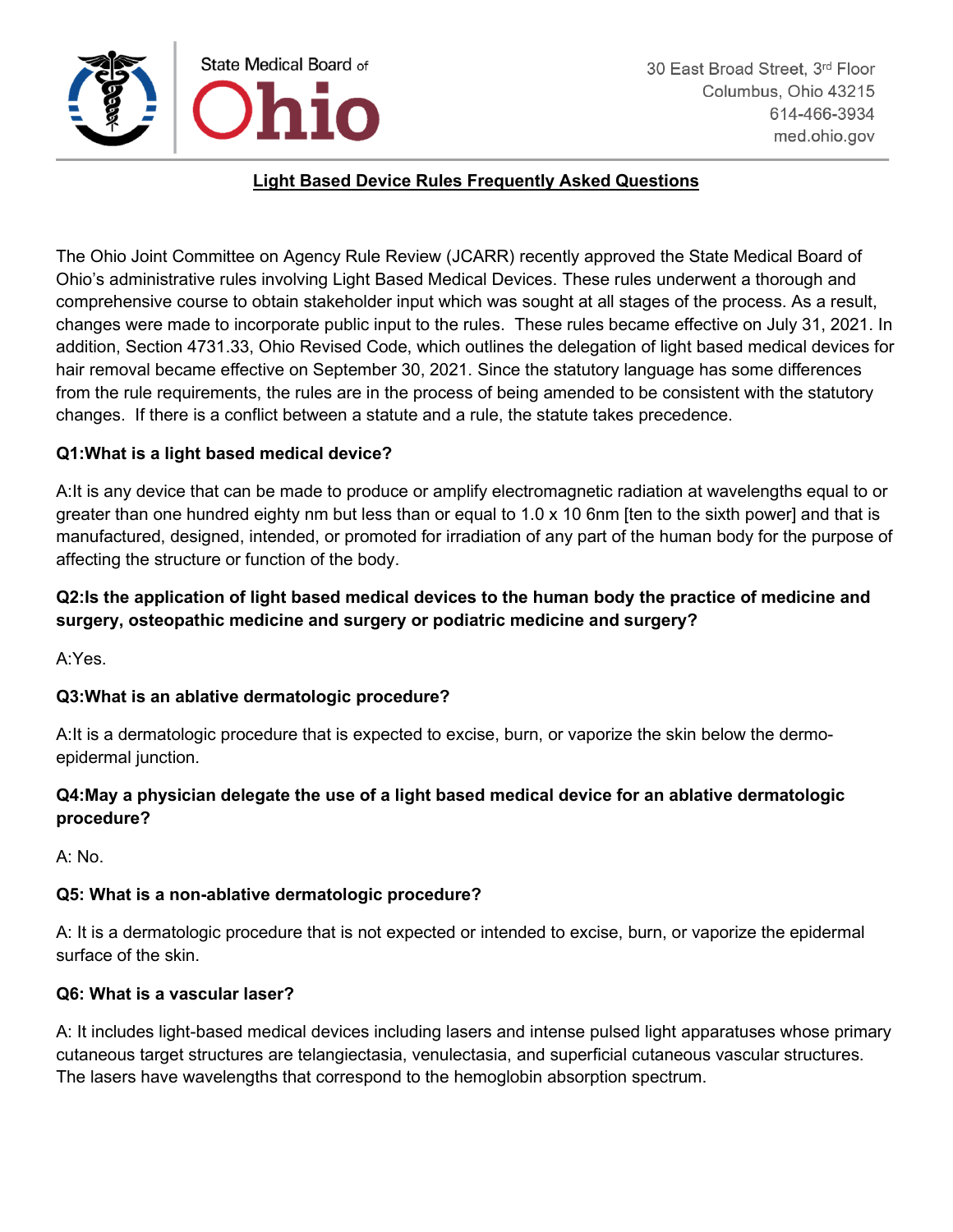# **Q7: May a physician delegate the application of a vascular laser for non-ablative dermatologic procedures?**

**A:** Yes, in accordance with Rules [4731-18-02](https://codes.ohio.gov/ohio-administrative-code/rule-4731-18-02) and [4731-18-03\(A\).](https://codes.ohio.gov/ohio-administrative-code/rule-4731-18-03) Ohio Administrative Code.

# **Questions regarding non ablative lasers:**

## **Q8: Who can perform non-ablative lasers procedures?**

**A:** Rules [4731-18-02](https://codes.ohio.gov/ohio-administrative-code/rule-4731-18-02) and [4731-18-03](https://codes.ohio.gov/ohio-administrative-code/rule-4731-18-03) allow for the delegation of non-ablative vascular lasers by physicians to physician assistants, registered nurses or licensed practical nurses who are deemed to have the appropriate education, training, and supervision.

# **Q9: What is deemed as the appropriate education and training for physician assistants, registered nurses, or licensed practical nurses to be delegated by a physician to utilize light based medical devices?**

**A:** The amount of education and training that is required for registered nurses and licensed practical nurses delegated to prior to utilizing light based medical devices must include: 8 hours of basic education on specific topics, observation of 15 procedures and the performance of 20 procedures under the direct oversight of the delegating physician. For physician assistants, the supervising physician must follow the requirements of section [4730.21](https://codes.ohio.gov/ohio-revised-code/section-4730.21#:%7E:text=(A)%20The%20supervising%20physician%20of,direction%20of%20the%20physician%20assistant.) of the Revised Code, in which a physician assistant may only be authorized to perform a service if the supervising physician is satisfied that the physician assistant can perform the service and that service is within the physician's and physician assistant's normal course of practice and expertise.

## **Q10: Under what conditions can a physician delegate non-ablative laser procedures?**

A physician may delegate the application of a vascular laser for non-ablative dermatologic procedures only if all the following conditions are met:

(1) The vascular laser has been specifically cleared or approved by the United States food and drug administration for the specific intended non-ablative dermatologic procedure;

(2) The use of the vascular laser for the specific non-ablative dermatologic use is within the physician's normal course of practice and expertise;

(3) The physician has seen and evaluated the patient to determine whether the proposed application of the specific vascular laser is appropriate;

(4) The physician has seen and evaluated the patient following the initial application of the specific vascular laser, but prior to any continuation of treatment to determine that the patient responded well to the initial application of the specific vascular laser;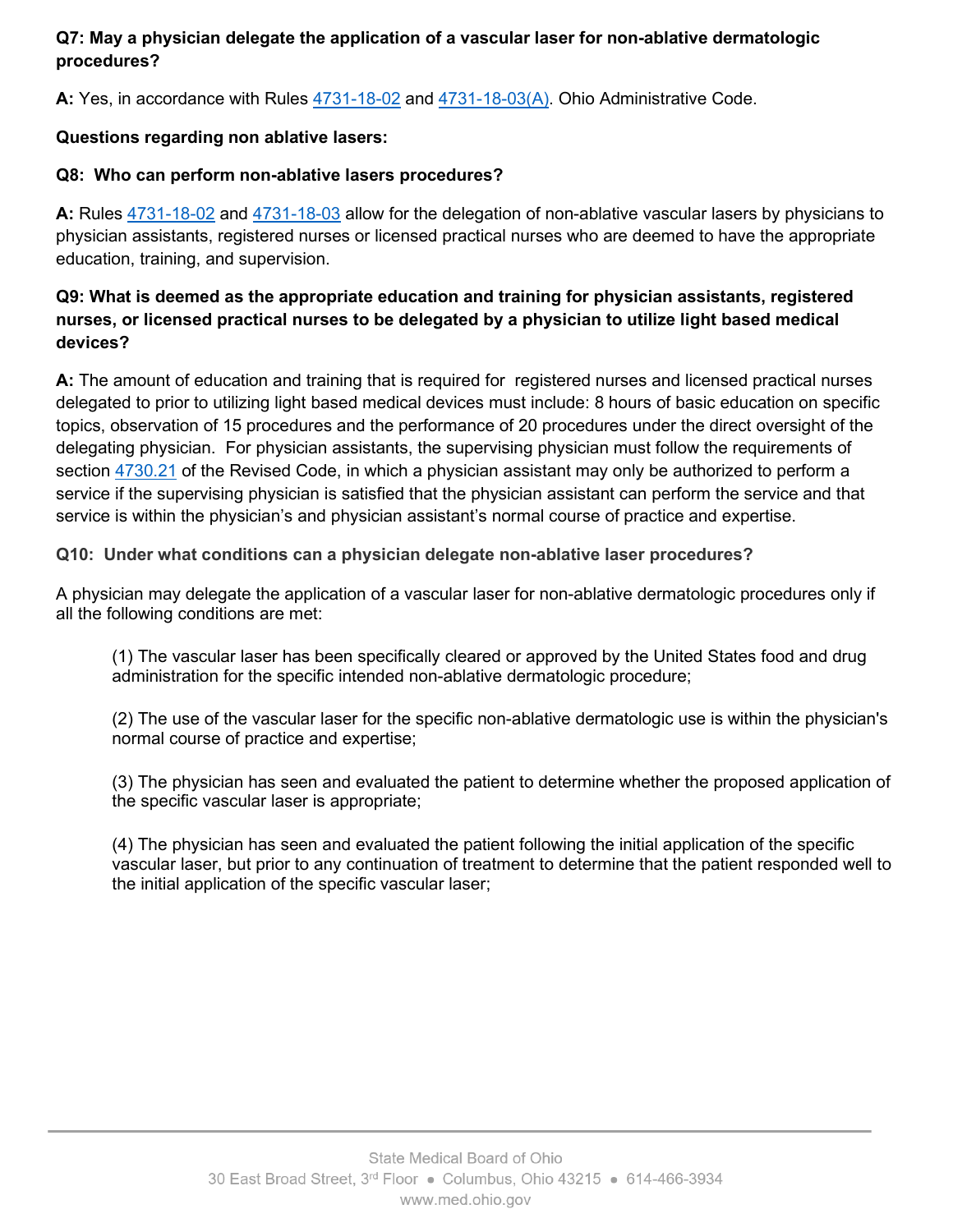#### **Q11: What type of supervision must the physician provide to physician assistants, registered nurses or licensed practical nurses who are delegated the use of the vascular laser for nonablative dermatologic procedures?**

**A**: For delegation to a physician assistant, the supervising physician must be continuously available for direct communication either by being physically present at the location where the physician assistant is practicing or being readily available to the physician assistant through some means of telecommunication and being in a location that reasonably allows the physician to assure proper care of patients.

For delegation to a registered nurse or licensed practical nurse, the physician always provides on-site supervision while the delegee is applying the vascular laser. On-site supervision means that the physical presence of the supervising physician is required in the same location, such as the physician's office suite as the delegate, but the physician's presence in the same room is not required.

#### **Q12: How many physician assistants, registered nurses or licensed practical nurses who are delegated the use of vascular lasers for non-ablative dermatologic procedures may the physician supervise at a time?**

**A:** For physician assistants, the supervising physician may not supervise more than five physician assistants at one time.

For registered nurses or licensed practical nurses, the physician supervises no more than two persons at the same time.

## **Rules questions regarding Laser hair removal procedures:**

#### **Q13: Under what conditions may a physician delegate the application of light based medical devices for the purpose of hair removal?**

**A:** A physician may delegate the application of light-based medical devices for the purpose of hair removal to appropriately trained individuals so long as the following conditions are met:

(1) The light based medical device has been specifically cleared or approved by the United States food and drug administration for the removal of hair from the human body;

(2) The use of the light based medical device for the purpose of hair removal is within the physician's normal course of practice and expertise;

(3) The physician has seen and evaluated the patient to determine whether the proposed application of the specific light based medical device is appropriate;

(4) The physician has seen and evaluated the patient following the initial application of the specific light based medical device, but prior to any continuation of treatment to determine that the patient responded well to that initial application of the specific light based medical device;

## **Q14: To whom can physician delegate the ability to perform laser hair removal?**

A: A physician assistant with whom the physician has an effective supervision agreement, a registered nurse, a licensed practical nurse, persons formerly licensed by the Medical Board as cosmetic therapists and individuals who have completed a cosmetic therapy course of instruction and passed the required examination.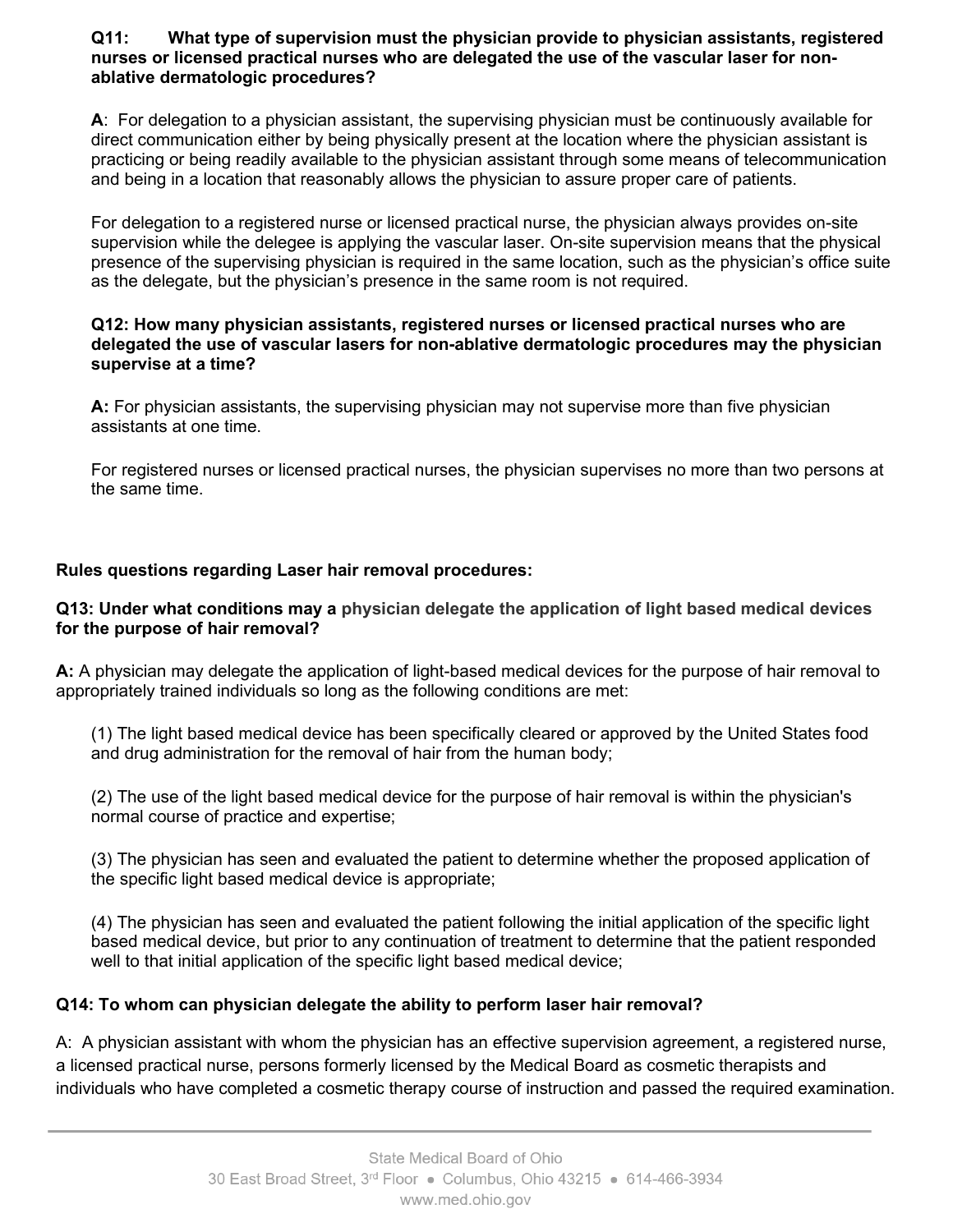# **Q15: Can former licensed cosmetic therapists or those with equivalent education and experience perform laser hair removal?**

**A:** Yes. Section [4731.33\(B\)\(5\)\(b\)](https://codes.ohio.gov/ohio-revised-code/section-4731.33) and [\(c\)](https://codes.ohio.gov/ohio-revised-code/section-4731.33) allow for the delegation of laser hair removal by physicians to individuals who were licensed up to and until April 11, 2021, with the State Medical Board of Ohio as a Cosmetic Therapist, or who have completed a cosmetic therapy course of instruction for at least 750 clock hours and passed the Certified Laser Hair Removal Professional Examination administered by "The Society for Clinical and Medical Hair Removal".

# **Q16: What if I am in school studying to become a cosmetic therapist?**

**A:** You may continue your studies, the new law means you will be practicing in an unlicensed occupation in Ohio at the end of your education but, can have laser light removal delegated to you if you are deemed qualified by a physician who provides supervision and if you meet the education and training requirements in paragraph  $(D)(1)$  of section  $\frac{4731.33}{2}$  of the Revised Code.

# **Q17: What are the education and training requirements for cosmetic therapists found in paragraph (D)(1) of section 4731.33 of the Revised Code?**

- **A:** (1) 8 hours of basic education that includes the following topics: Light-based procedure physics; tissue interaction in light-based procedures; light-based procedure safety, including the use of proper safety equipment; clinical application of light-based procedures; preoperative and postoperative care of lightbased procedure patients and the reporting of adverse events;
	- (2) Observation of 15 procedures for each specific type of light-based medical device procedure for hair removal that the individual will perform under the delegation; and
	- (3) Performance of at least 20 procedures under the direct physical oversight of the physician on each specific type of light-based medical device procedure for hair removal delegated.

## **Q18: Does the statute provide any other guidance regarding the education and training requirements?**

A: Yes. The delegating physician may only perform procedures for observation or oversee procedures which are within the physician's normal course of practice and expertise.

The delegating physician and the delegate are responsible for documenting and retaining the records regarding the satisfactory completion of training. The 8-hour education requirement is required to be completed only once by the delegate regardless of the number of types of procedures delegated and the number of delegating physicians. The training requirements of observed procedures and performance of procedures under direct physical oversight shall be completed by the delegate once for each specific type of light based medical device procedure for hair removal delegated regardless of the number of delegating physicians.

## **Q19: Are there exemptions for the education and training requirements?**

**A:** Yes. The following delegates are exempt from the education and training requirements of division (D)(1) of section [4731.33](https://codes.ohio.gov/ohio-revised-code/section-4731.33) of the Revised Code: